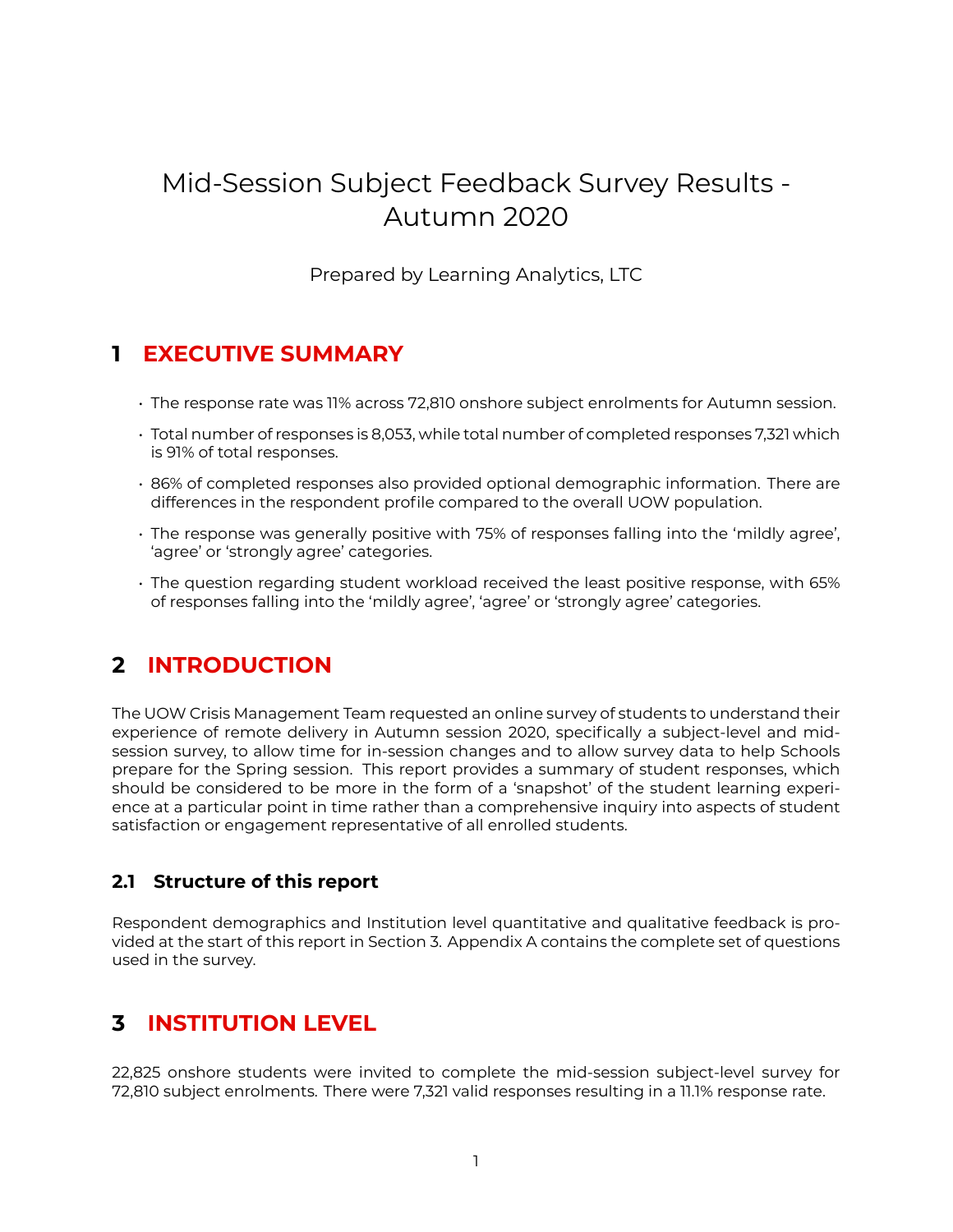### **3.1 Respondent Demographics**



• The survey respondent profile differs to the UOW population. There was a higher representation of female respondents compared to the UOW population.



**Respondent Profile by Student type**

• The survey respondent profile by student type was not substantially different to the UOW population.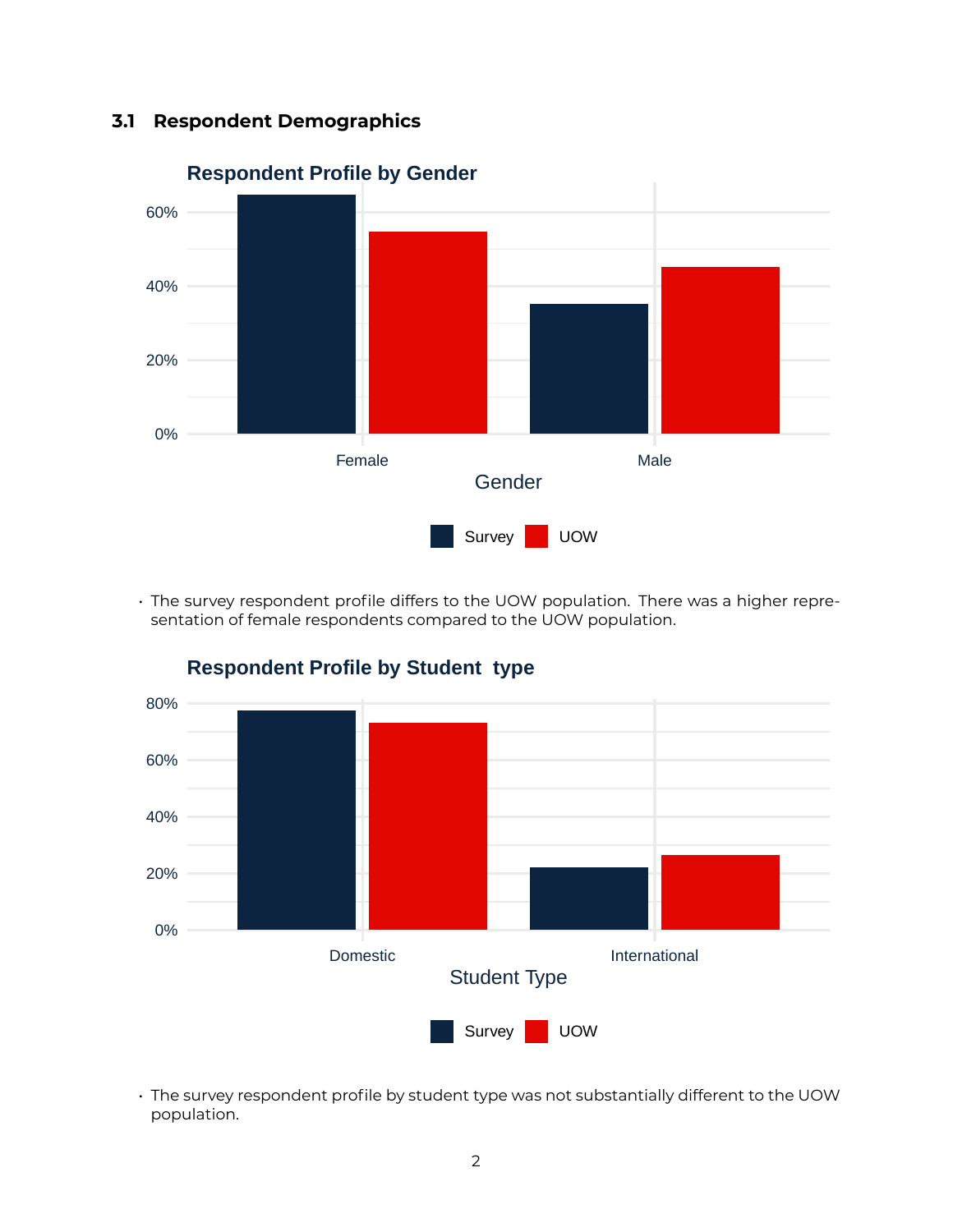

• The survey respondent profile differs to the UOW population. There was a higher representation of respondents at SOC and EIS compared to the UOW population.



### **3.2 Results - Questions 1 - 9**

### **Response ratio for all questions**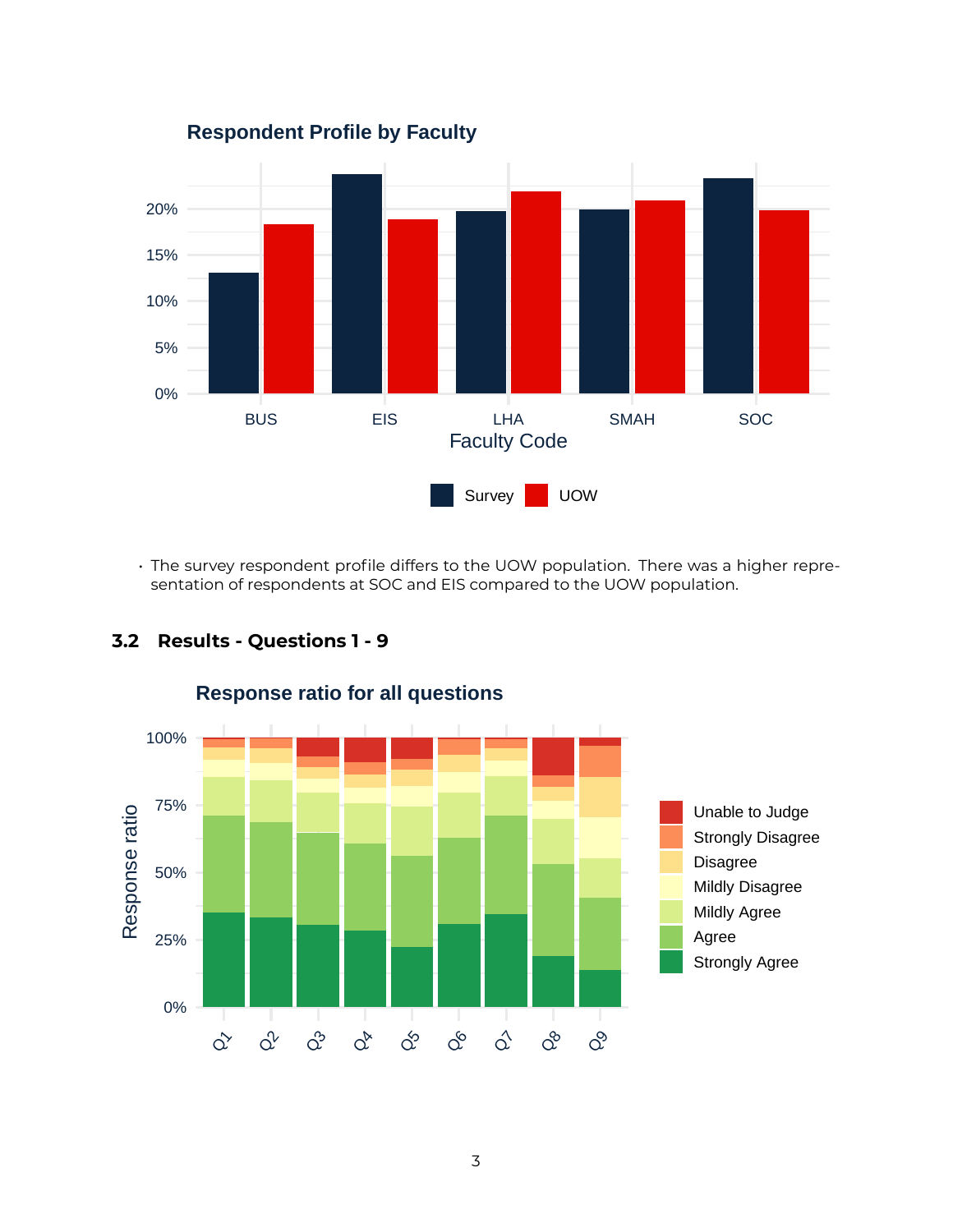• The response for Q1 to Q8 was generally positive with 82% of responses falling into the 'mildly agree', 'agree' or 'strongly agree' categories, While the question regarding student workload (Q9) received the least positive response, with 65% of responses falling into the 'mildly agree', 'agree' or 'strongly agree' categories.

#### **3.2.1 Question 1**



**Q1 − Any changes made to this subject for remote delivery have been clearly communicated to me (for example, changes to content or assessment tasks).**

• 85% of responses agree that changes to content and assessments have been communicated clearly.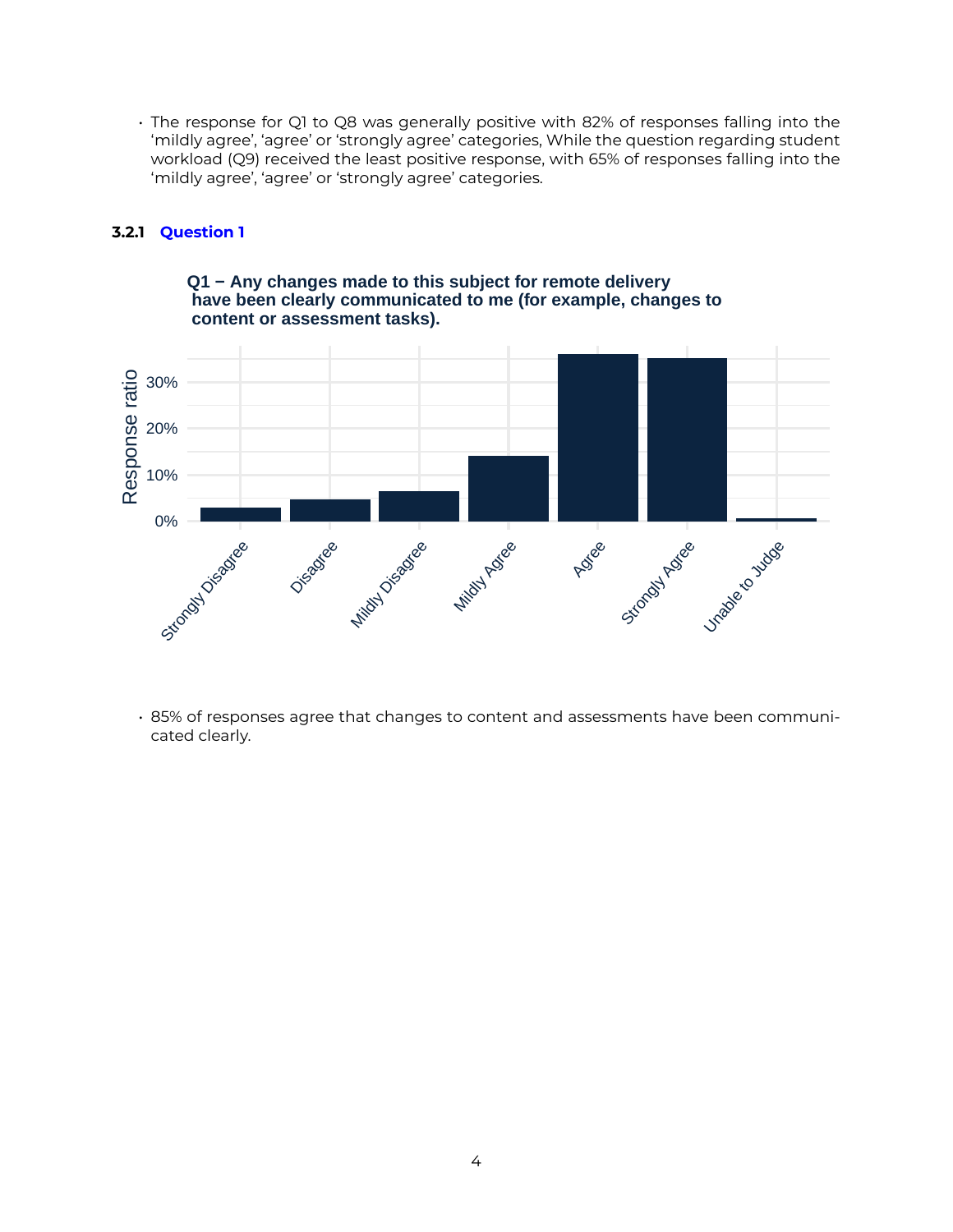

- No significant difference was found across faculties for Question 1 in terms of response ratio.
- To analyse the sentiments associated with comments a lexicon called "AFINN" was utilised to detect words that frequently associate with feelings, thoughts or attitudes. AFINN is a collection of words such that each word has a score from -5 to 5 that represents the extent of sentiment. For example, the sentiment score for "abusive" is -3 while for "admires" it is +3. The sentiment score for each comment is calculated as the average sentiment score of all words in the comment. If a positive word such as "helpful" has been negated by "Not", "No", "Never" or "Neither" then its effect has been taken into account for the calculation of the sentiment score. The sentiment score shows the distribution of sentiment scores in the dark blue while the red colour is a boxplot displaying 25th quartile, median and 75th quartile of sentiment score.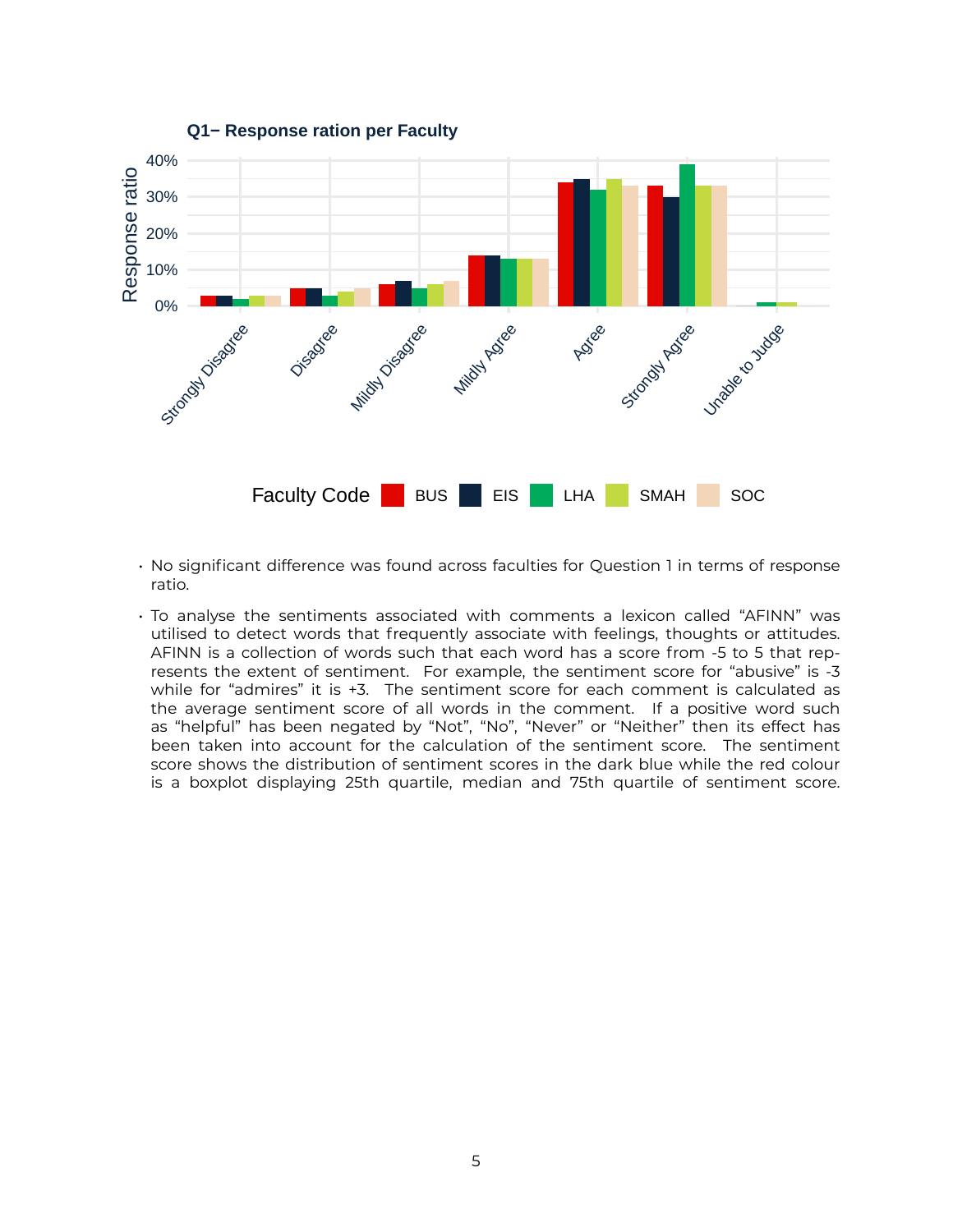### **Q1 − Sentiment analysis**



• The boxplot of SOC shows that its median is 0 meaning that 50% comments at SOC have

sentiment score less than 0. It should be noted that higher value of median in SOC does not signal that students have have better experience. It could suggest that they have used words that are more positive. Although they may have used words with positive sentiment to describe a negative experience like "Subject outline has not been oraganized effectively".It can be observed that effective is a positive word but it is conveying a negative sentiment. Thus the result of this analysis should be evaluated cautiously as sentiment score does not represent an accurate picture of the sentiment.



# **Q1 − Correlation of two words occuring together**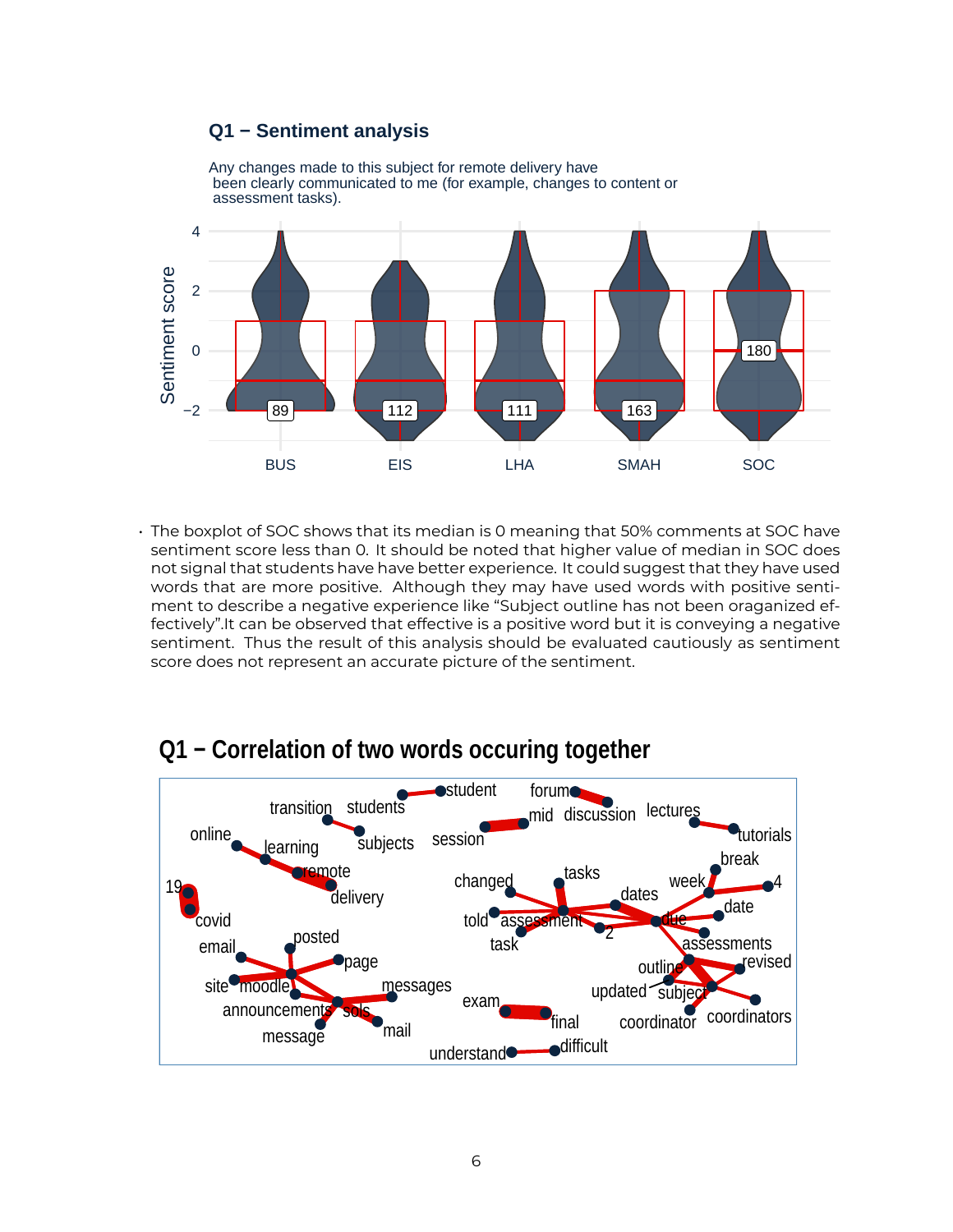- In the plot, the line that connects two words shows that they have appeared together more than 10 times while the thickness of edges shows the likelihood of two words appearing together (the minimum likelihood is 15%). That is, the plot shows that "covid" and "19" have appeared together more than 10 times and most of the time that "covid" has been written in a comment, it has been written with "19". As an example, it can be observed that majority of time "remote" has appeared with "delivery". Also, it is the case for pairs of "discussion" and "forum", "exam" and "final".
- The clusters in the plot suggest two themes have emerged in the comments. The first theme is about methods of communication such as moodle and sols mail while the second is the content of messages such as changes in assignment, updating assessments or revision of subject outline.

#### **3.2.2 Question 2**



**Q2 − The content delivered by Moodle is well organised (for example, I am able to find information easily).**

• 83% of responses have indicated that the content delivered by the Moodle is well organised.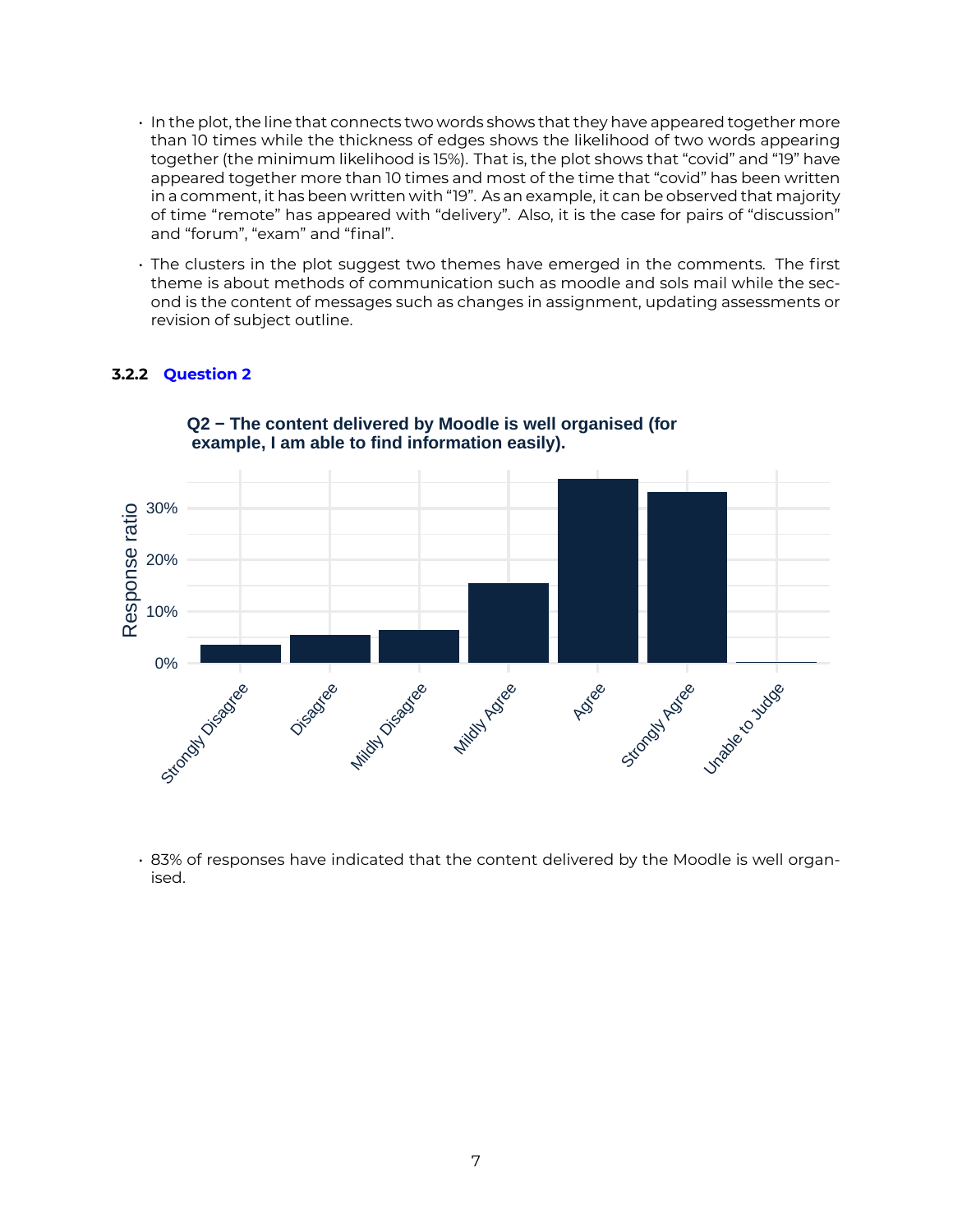

• No significant difference was found across faculties for Question 2 in terms of response ratio.



**Q2 − Correlation of two words occuring together**

• In the plot, the line that connects two words shows that they have appeared together in comments for more than 10 times while the edge thickness shows the likelihood of two words appearing together (the minimum likelihood is 15%). That is, the plot shows that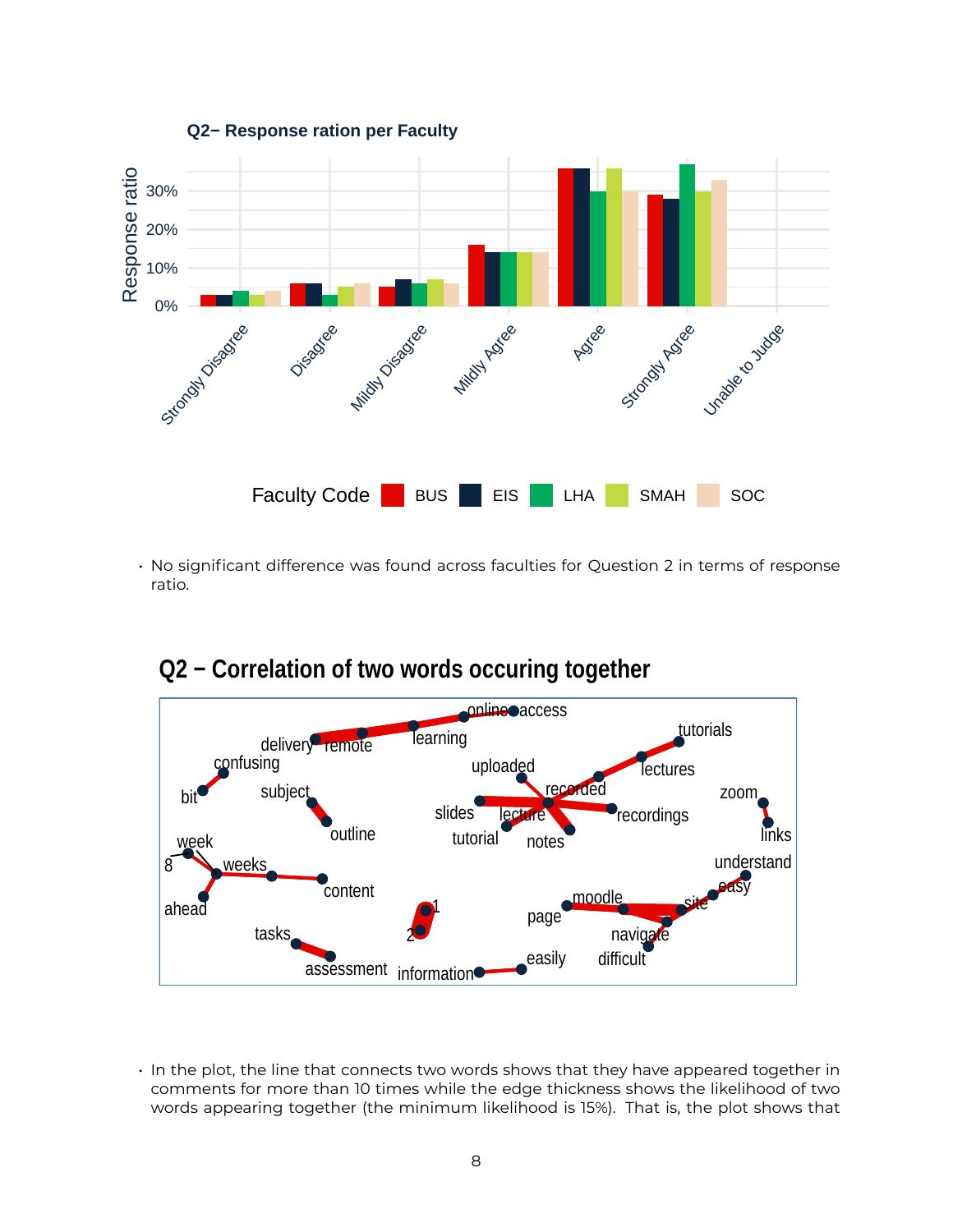most of the time "recordings" and "lecture" have appeared together. As an example, it can be observed that majority of time "remote" has appeared with "delivery". Also, it is the case for pairs of "remote" and "delivery", "recorded" and "lecture". While a narrow line such as the edge between "zoom" and "links" suggests that there is a low likelihood that "Zoom" always appear with "links".

• The clusters in the plot suggests two themes have emerged in the comments. The first theme is about students attitudes and feeling about navigating through Moodle while the second one is about the lecture recordings and tutorials.

#### **3.2.3 Question 3**



**Q3 − Where used, the pre−recorded lectures for this subject support my learning.**

• 80% respondents indicated that pre-recorded lectures support their learning ('strongly agree/agree/mildly agree'). Not all lectures are pre-recorded, which may partly explain the relatively high number of respondents (as compared to other survey questions) who were unable to judge (7%)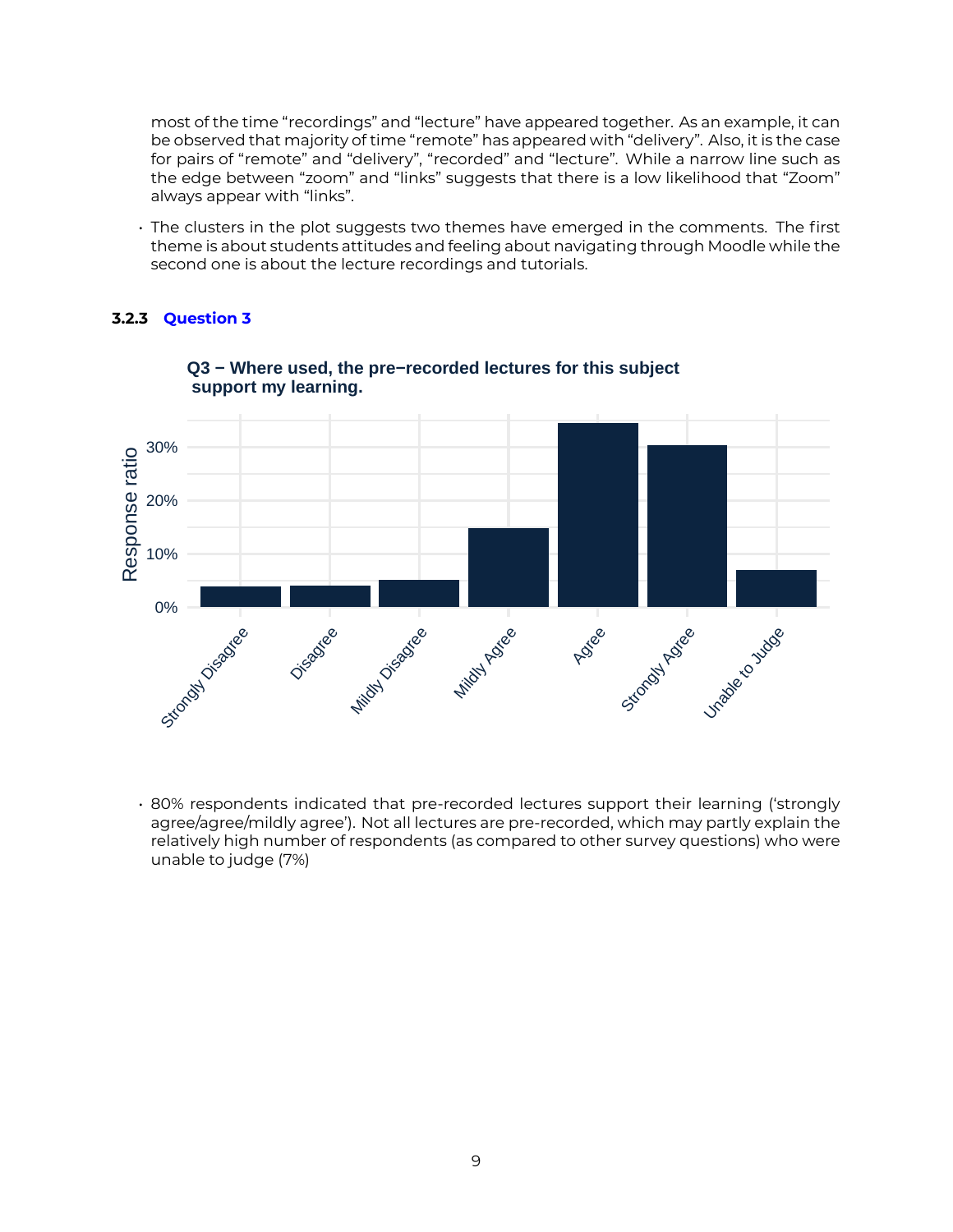

• No significant difference was found across faculties for Question 3 in terms of response ratio.



**Q3 − Sentiment analysis**

• The sentiment distribution across faculties suggests that students have utilised words with similar sentiment score to describe their experience. Although larger variation for EIS can happen because studetns have used stronger words to describe their experience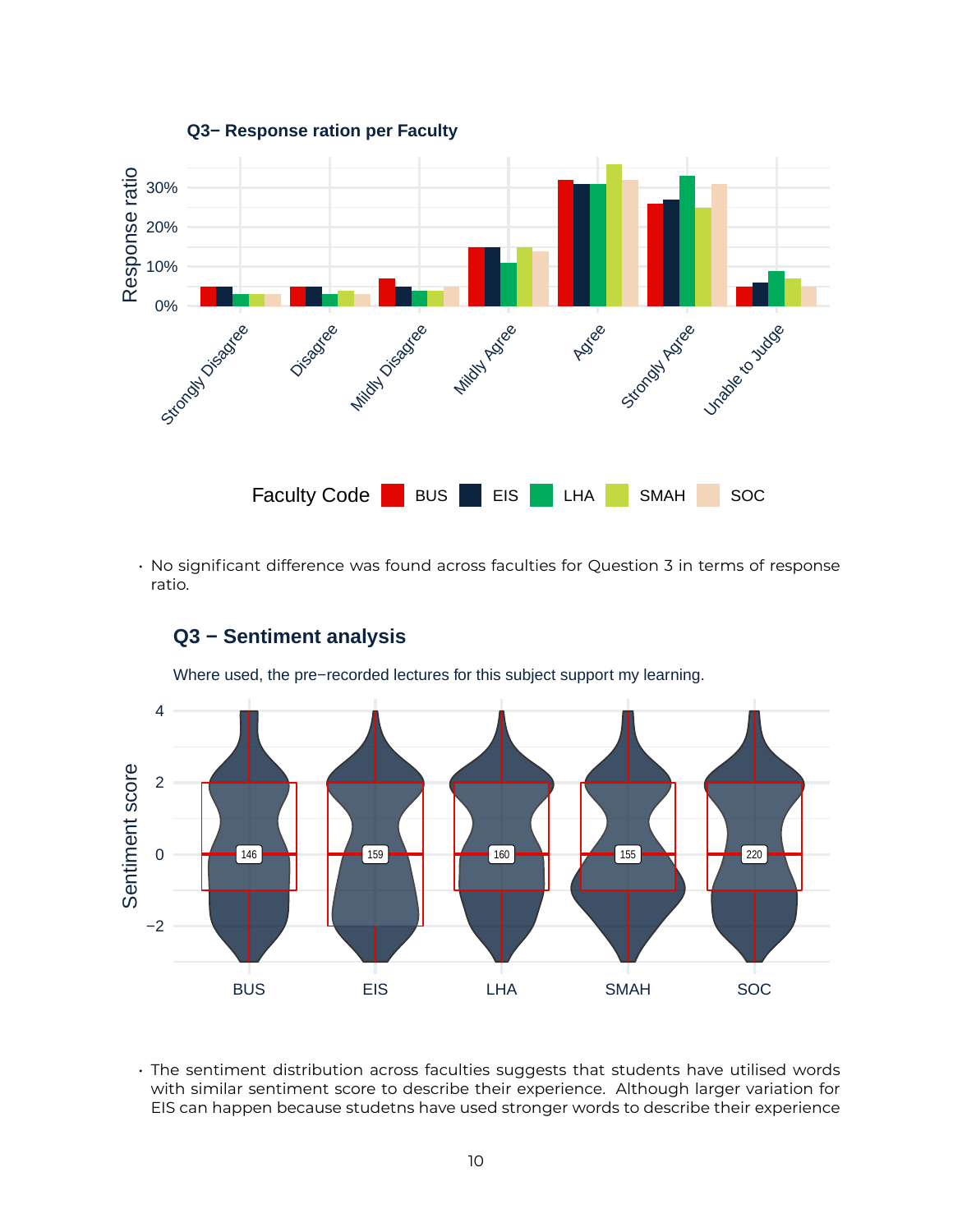or provide feedbacks.Thus the result of this analysis should be evaluated cautiously as sentiment score does not represent an accurate picture of the sentiment.



# **Q3 − Correlation of two words occuring together**

• The clusters in the plot suggest two themes have emerged in the comments. The first theme is about students attitudes and feeling about pre-recorded lectures while the second one is about the content and quality of pre-recorded lectures.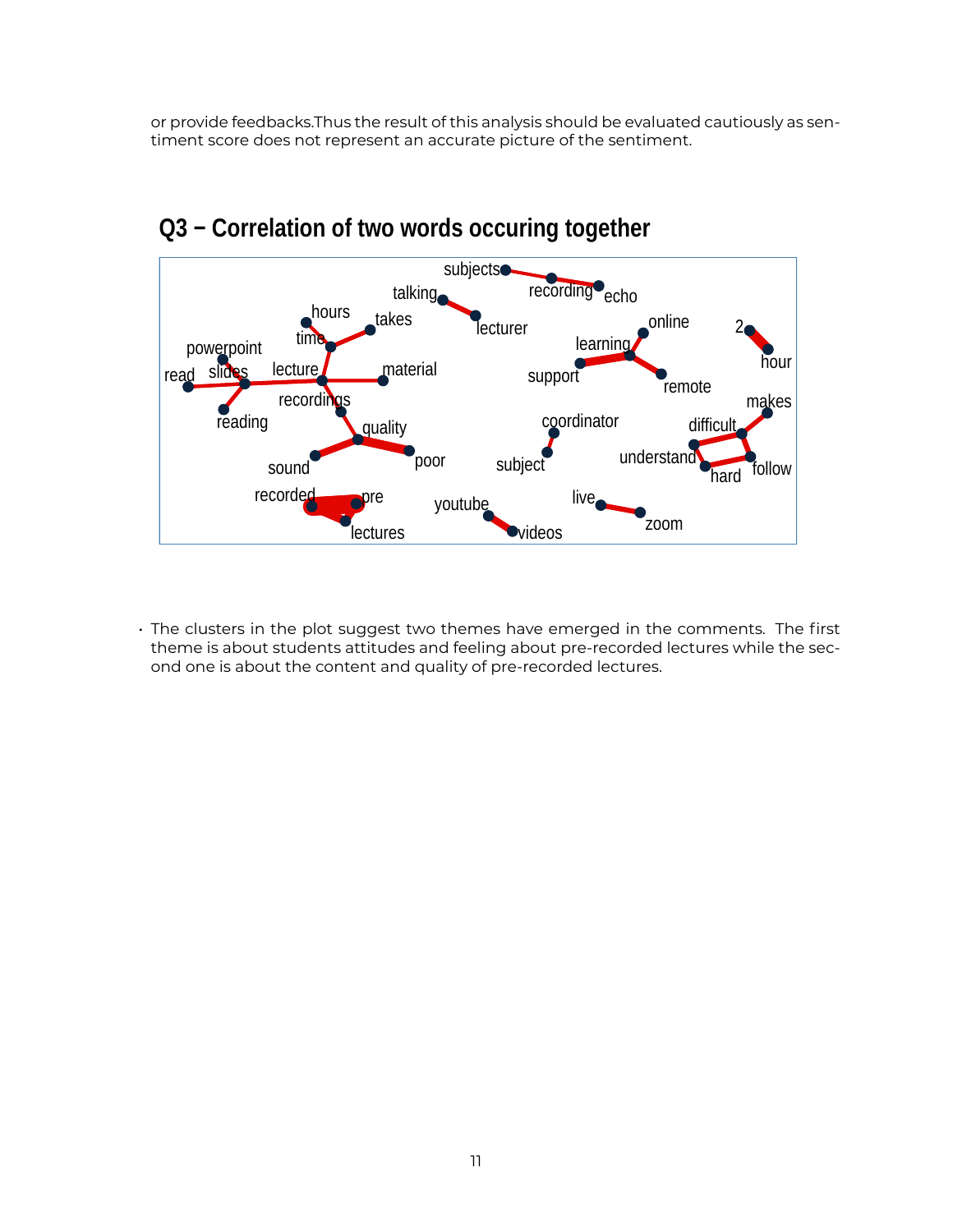#### **3.2.4 Question 4**

#### **Q4 − Any real−time classes (e.g. via Zoom, WebEx, etc.)**



• The majority of respondents have consistently indicated real-time classes support their learning (73%), are presented clearly (75%), and provide opportunities for interaction (76%) ('strongly agree/agree/mildly agree').

# **Q4 − Correlation of two words occuring together**

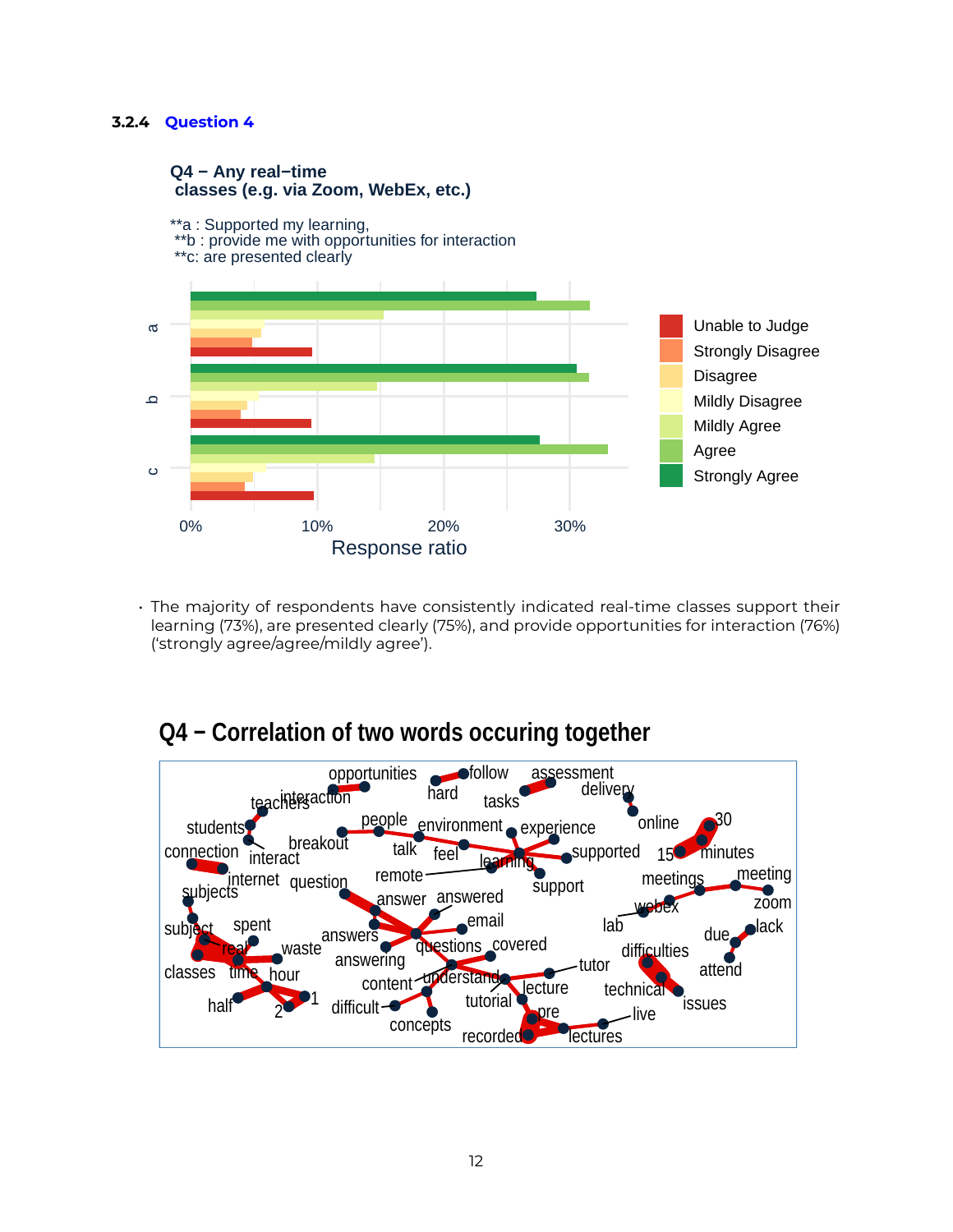• The clusters in the plot suggest three themes have emerged in the comments. The first theme is about students attitudes and feeling about real-time classes while the second one is about the provided support from academic staff and third one is around students facing technical issues and difficulties. Also it can be seen that pre-recoded lectures is a recurring theme in question 5 which is related to real-time classes.

#### **3.2.5 Question 5**

#### **Q5 − Any self−paced class activities (i.e. discussion forums or short written ta...**



• In a similar fashion to Q4, the majority of respondents have consistently indicated selfpaced activities support their learning (76%) and are presented clearly (77%). A slightly smaller proportion of respondents indicated agreement that self-paced activities provide opportunities for interaction (68%) ('strongly agree/agree/mildly agree').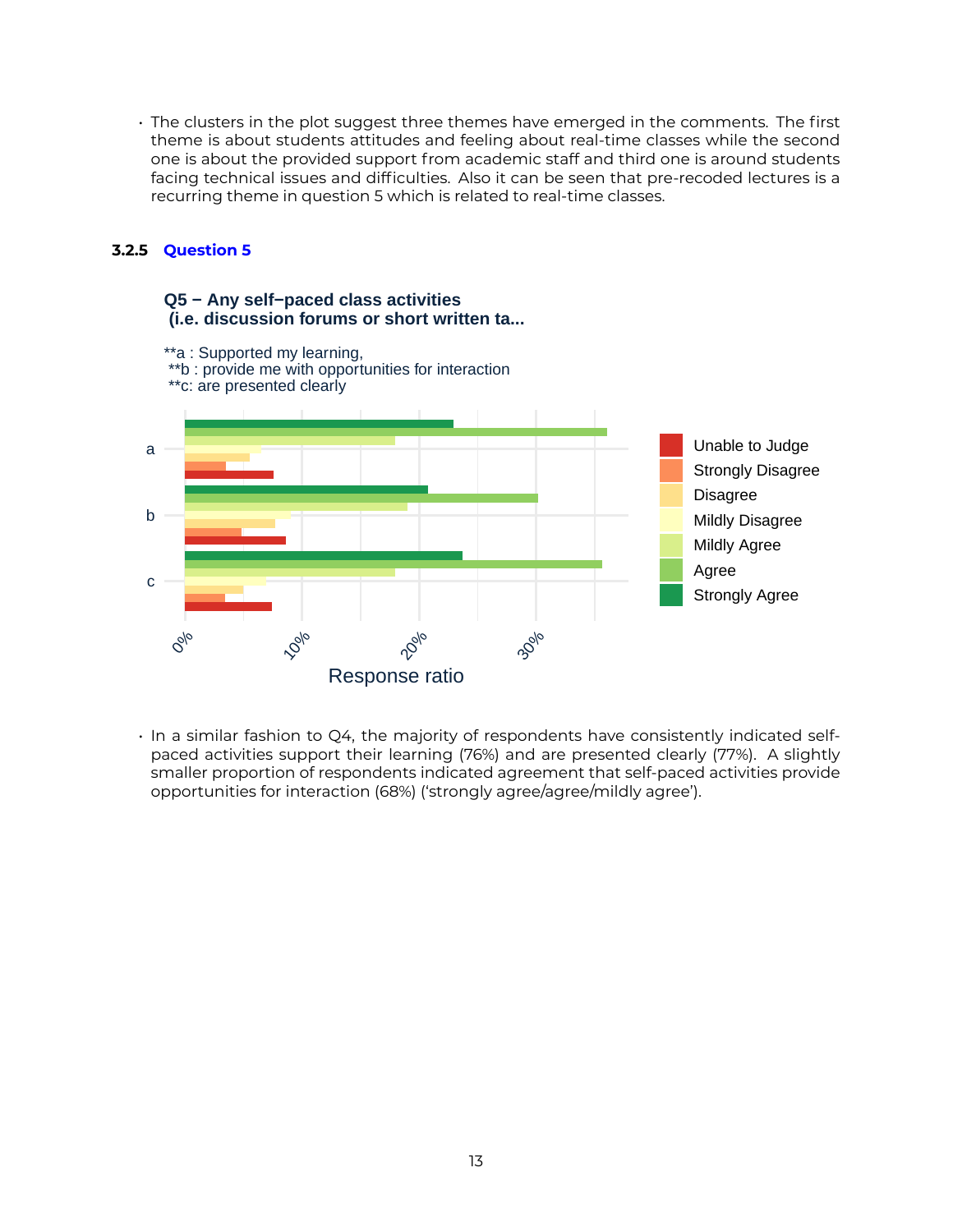

## **Q5 − Correlation of two words occuring together**

• The clusters in the plot suggest two themes have emerged in the comments. The first theme is students concern about times devoted to self-paced activities while the second one is about learning support provided by academic staff.

#### **3.2.6 Question 6**



**Q6 − I am satisfied with the current level of communication between students and the teacher(s) in this subject.**

+ 80% students have indicated that they are satisfied with current level of communication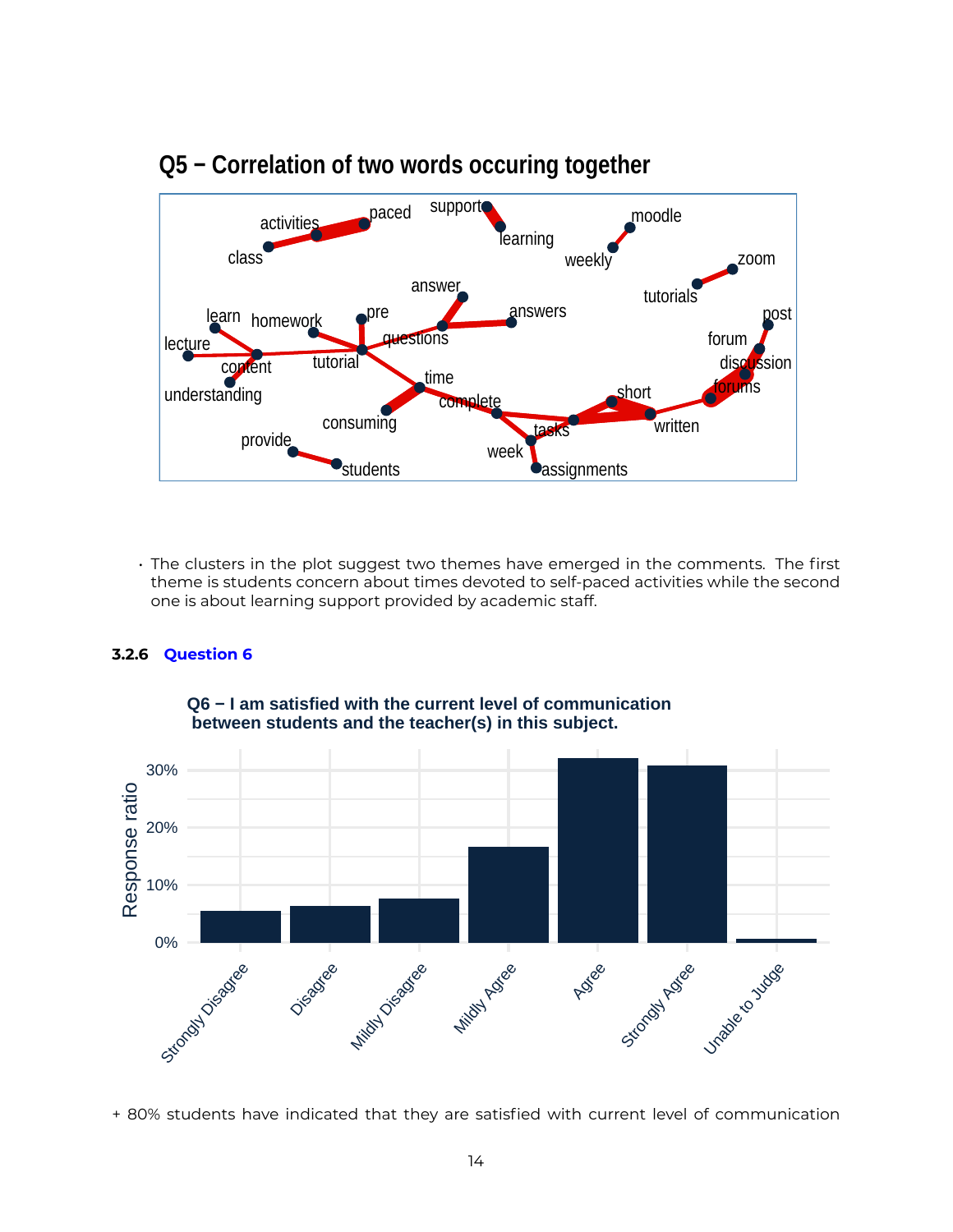between students and the teachers.



• No significant difference was found across faculties for Question 6 in terms of response ratio.



**Q6 − Sentiment analysis**

I am satisfied with the current level of communication between students and the teacher(s) ir subject.

• The sentiment distribution across SOC,LHA, BUS and EIS suggests that students have utilised words with similar sentiment score to describe their experience. Although larger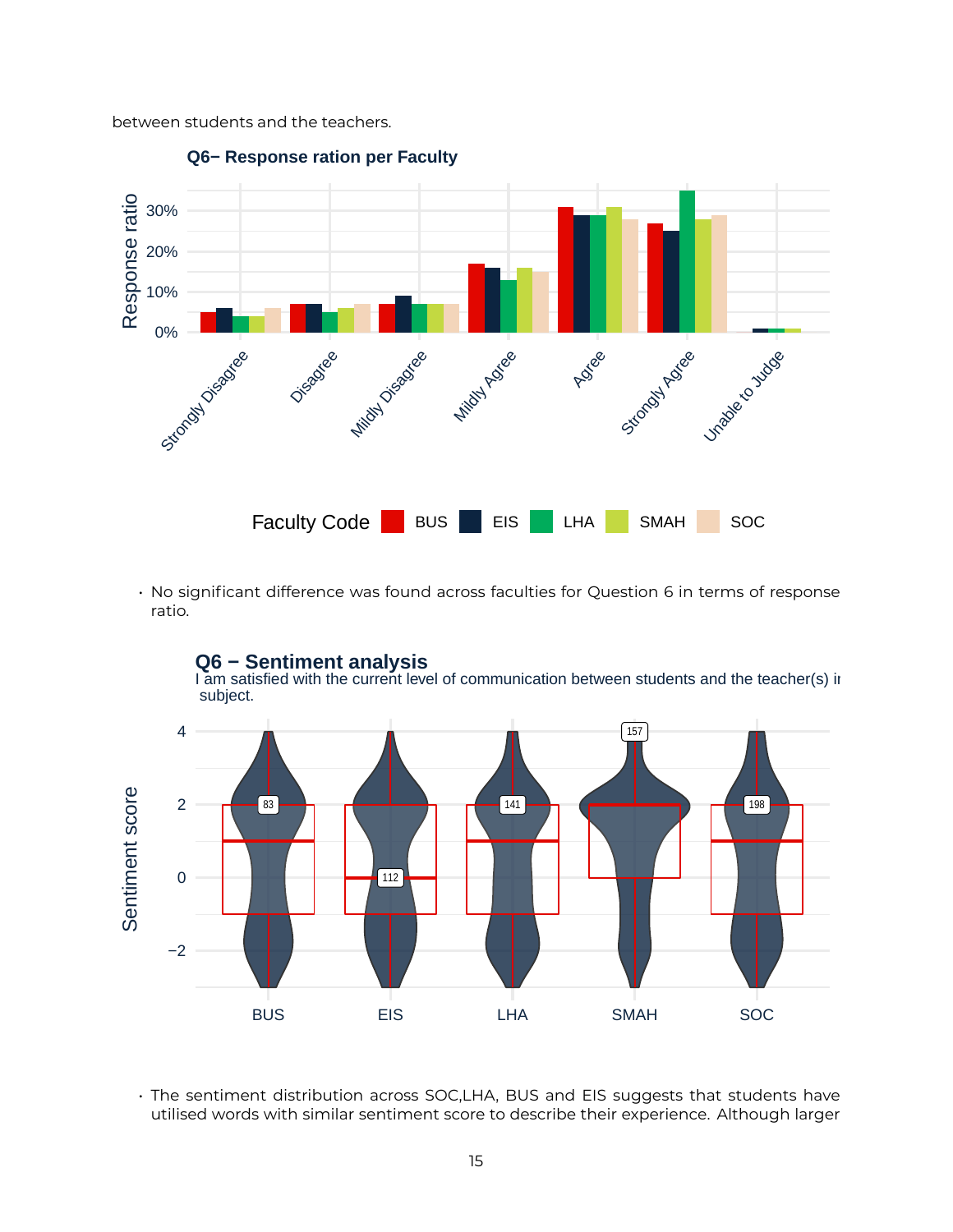peak for SMAH suggests that students have used stronger words to describe their experience or provide feedbacks. Thus the result of this analysis should be evaluated cautiously as sentiment score does not represent an accurate picture of the sentiment.



# **Q6 − Correlation of two words occuring together**

• The clusters in the plot suggest two themes have emerged in the comments. The first theme is about students feeling and attitudes towards current communication level while the second one is about tools such as Moodle, forum and SOLS and how they have been used.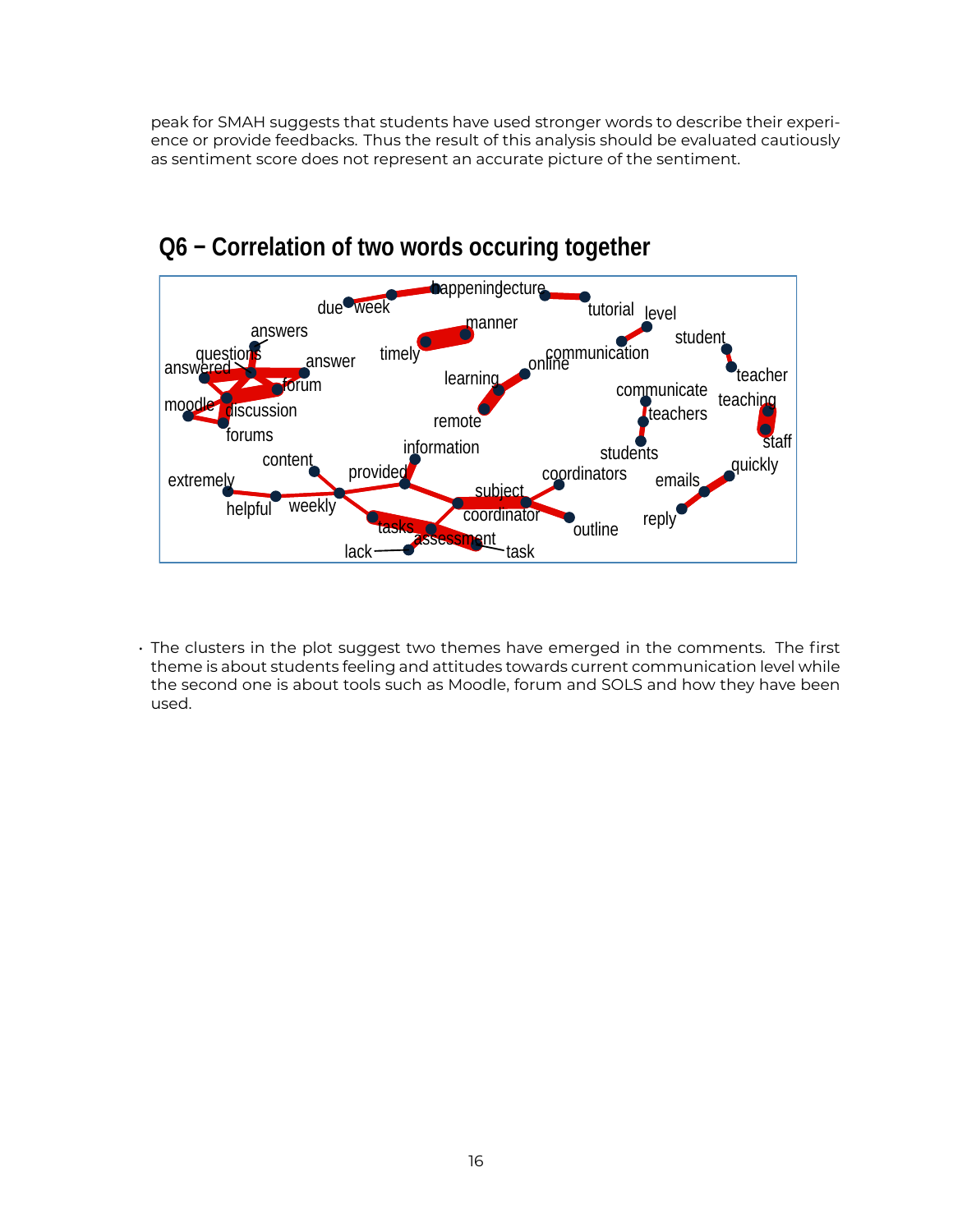#### **3.2.7 Question 7**



**Q7 − I have been provided with clear instruction on how to complete and submit my assessment tasks**

• 85% of respondents have indicated that they have been provided with clear instruction on how to complete and submit assessments which is compatible with results of question 6.



**Q7− Response ration per Faculty** 

• No significant difference was found across faculties for Question 7 in terms of response ratio.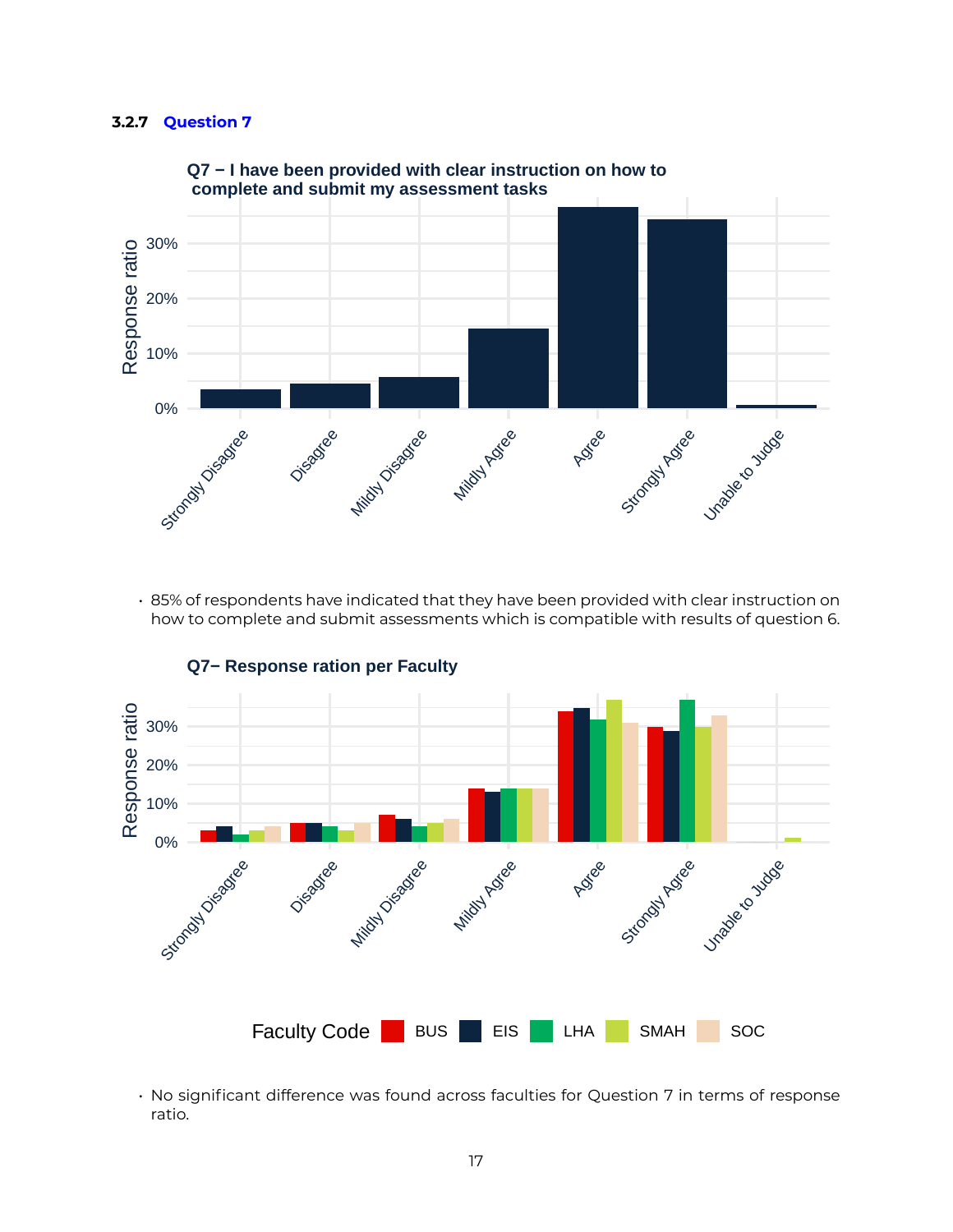

## **Q7 − Correlation of two words occuring together**

• The clusters in the plot suggest three themes have emerged in the comments. The first theme is about assignments submission and marking criteria while the second one is about students concern about mid-session and final exam and the third one is about submission due dates.

#### **3.2.8 Question 8**

**Q8 –So far, I am getting the learning support I need to be successful in this sub (e.g. IT support, Library live chat, Online PASS, Peer Coaching, Learning Co-O Learning Development support).**

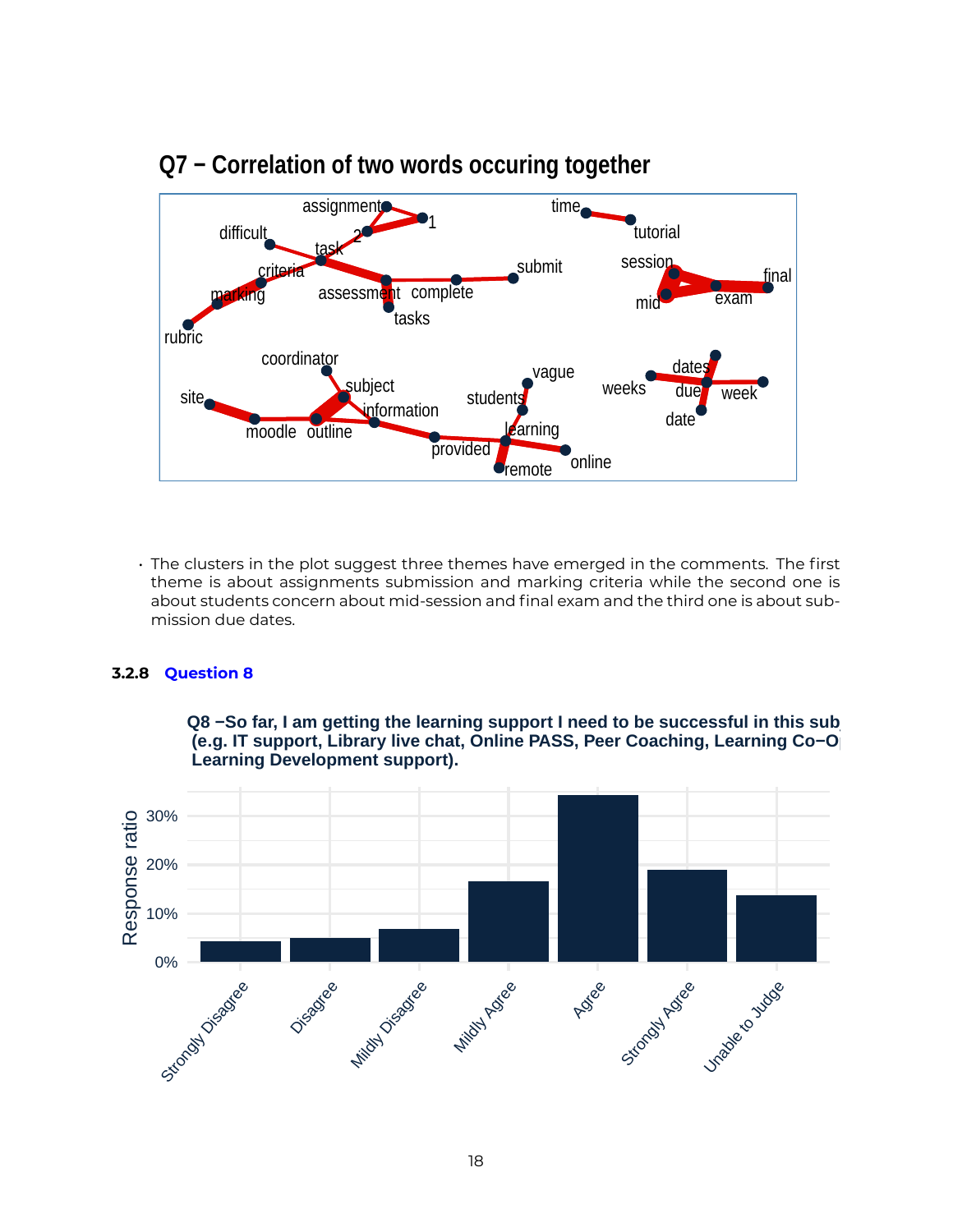• The majority of respondents (80%) have indicated they are receiving the support required to be successful in the subject ('strongly agree/agree/mildly agree'). Consistent with the uncertain pandemic circumstances and the nature of a survey part way through the academic session, a noticeably higher number of respondents (14%) were unable to judge compared to the other survey questions.



#### **Q8− Response ration per Faculty**

• No significant difference was found across faculties for Question 8 in terms of response ratio.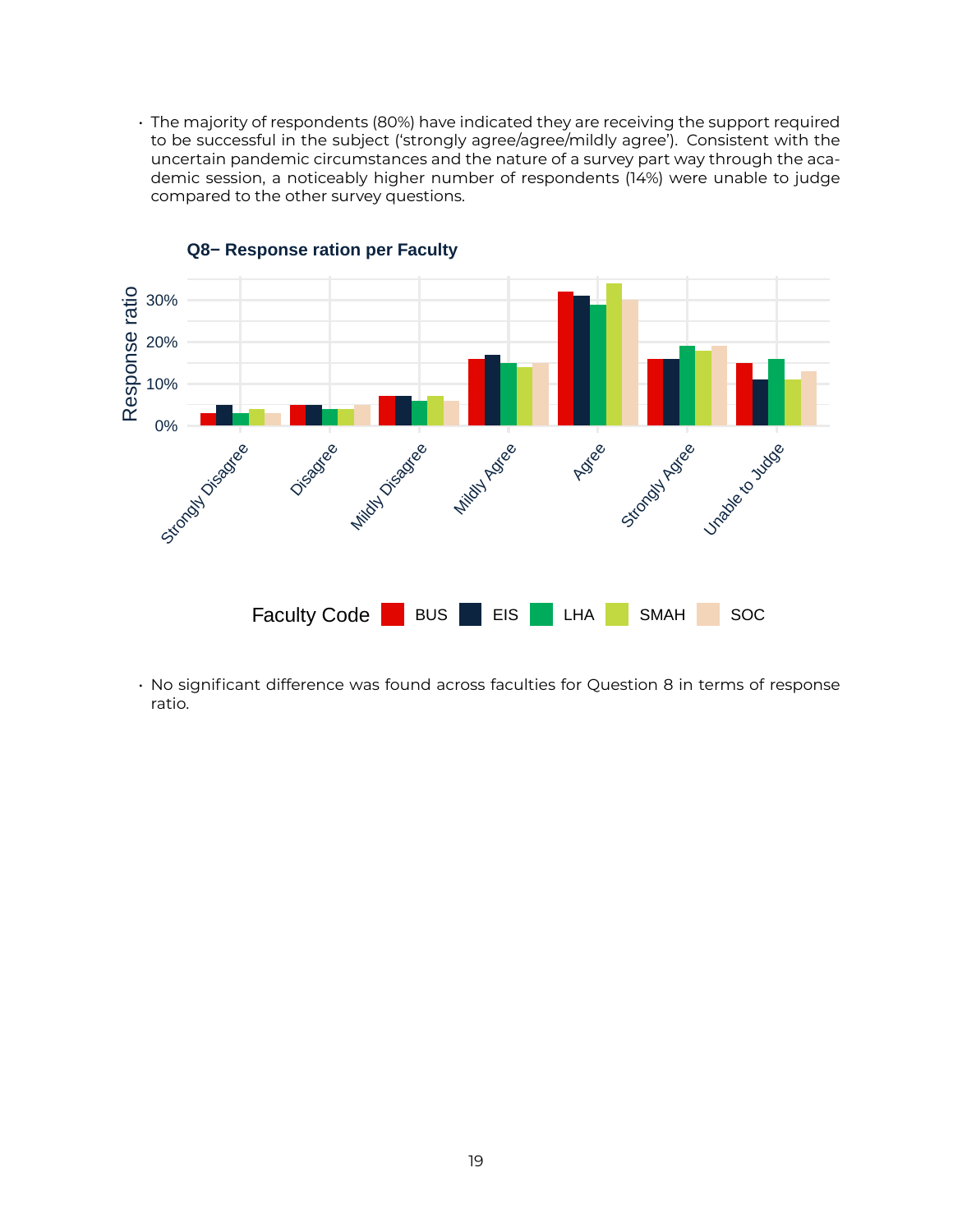### **Q8 − Sentiment analysis**

So far, I am getting the learning support I need to be successful in this subject (e.g. IT support, Library live chat, Online PASS, Peer Coaching, Learning Co−Op, Learning Development support)



• The sentiment distribution across faculties suggest that students have utilised words with similar sentiment score to describe their experience. Thus the result of this analysis should be evaluated cautiously as sentiment score does not represent an accurate picture of the sentiment.



## **Q8 − Correlation of two words occuring together**

• The clusters in the plot suggest two themes have emerged in the comments. The first theme is about peer coaching while the second one is about library live chat.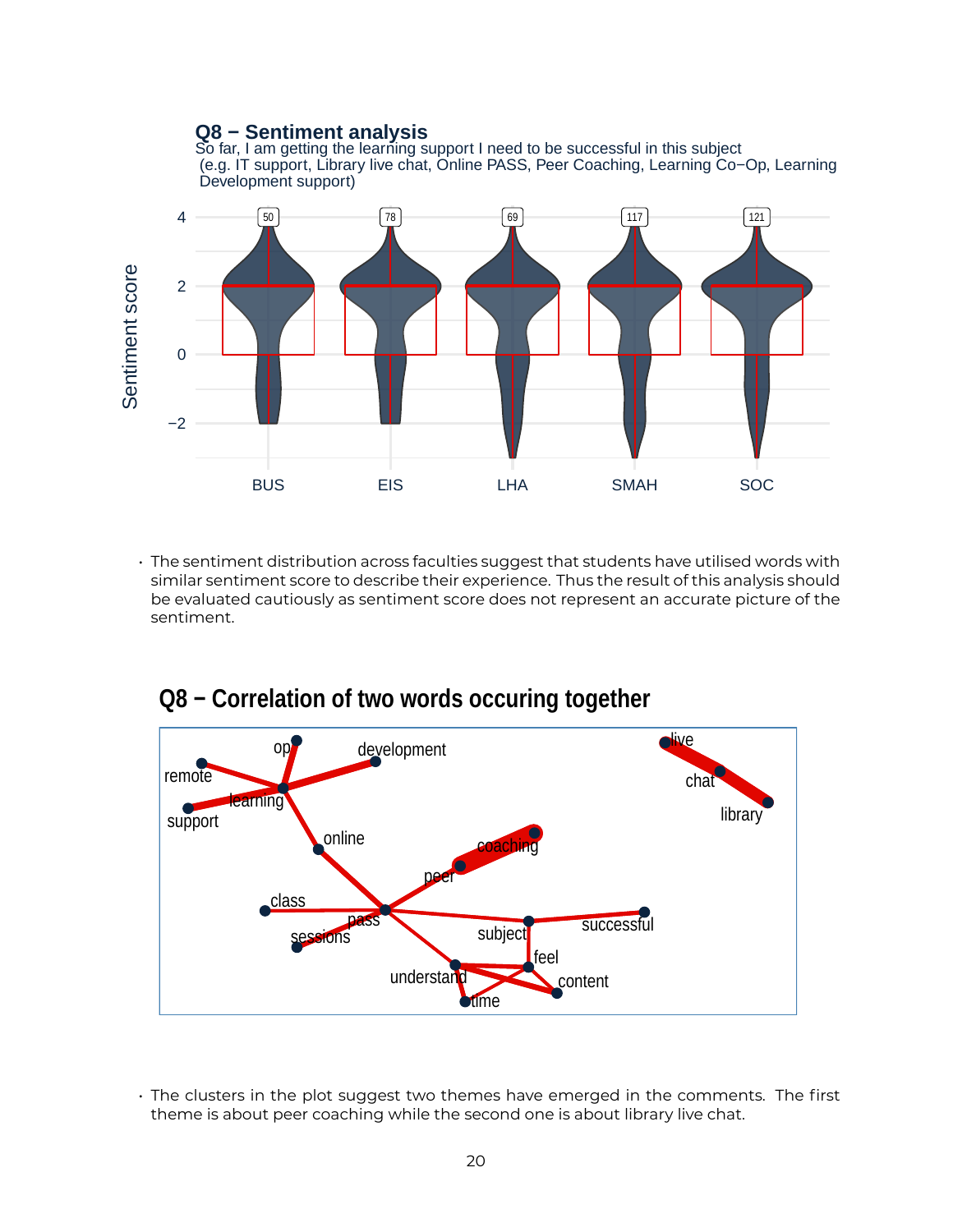#### **3.2.9 Question 9**



#### **Q9 − My overall workload has not changed as a result of the move to remote delivery.**

• In contrast to other survey questions, only 65% of respondents have indicated no change in workload as a result of the move to remote delivery. 11% of respondents indicated strong disagreement, twice as high as any other survey question with strong disagreement.



**Q9− Response ration per Faculty**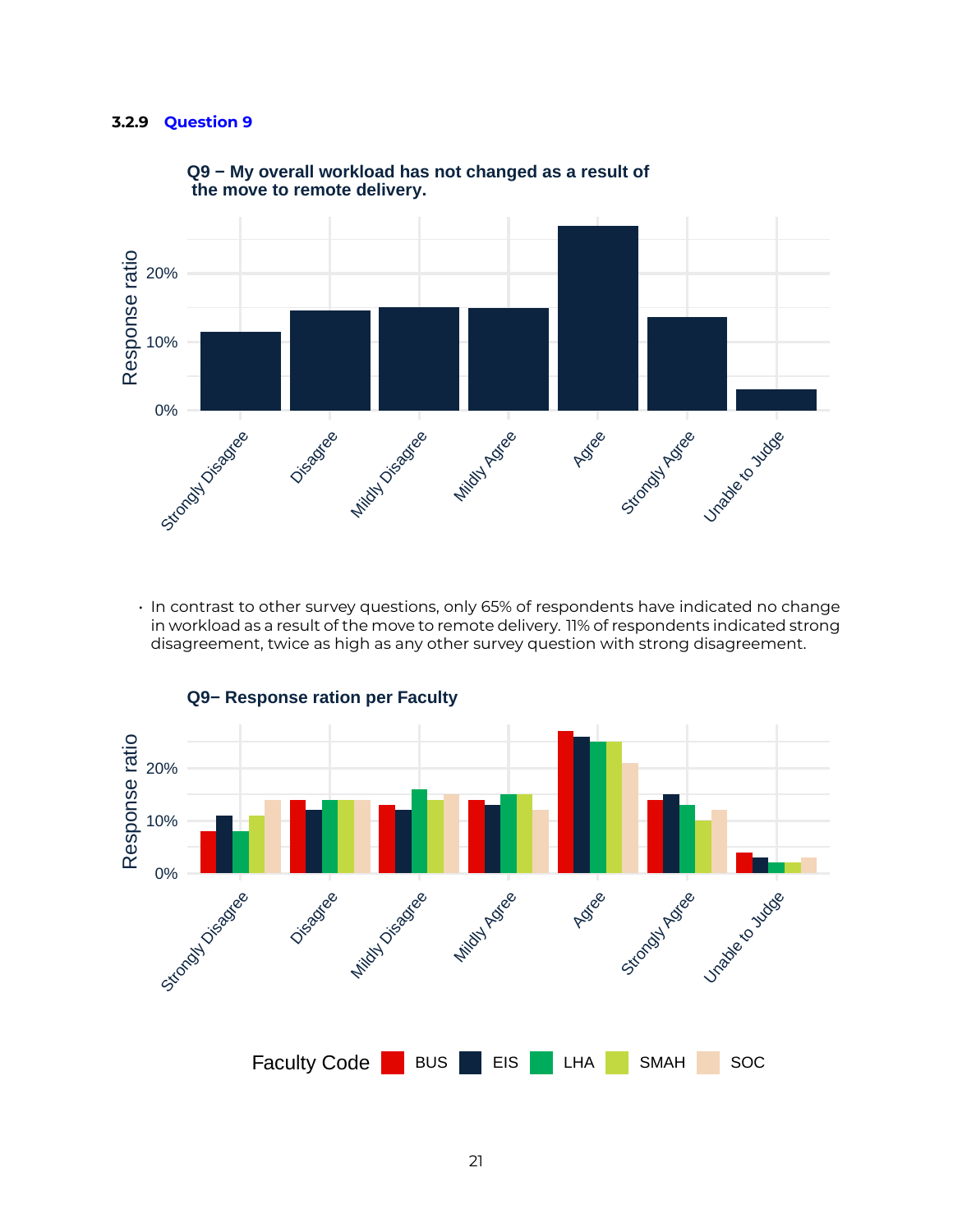• No significant difference was found across faculties for Question 9 in terms of response ratio.



## **Q9 − Correlation of two words occuring together**

• The clusters in the plot suggest two clear themes have emerged in the comments. The first theme is about increasing workload while the second one includes details of tasks that are consuming students time.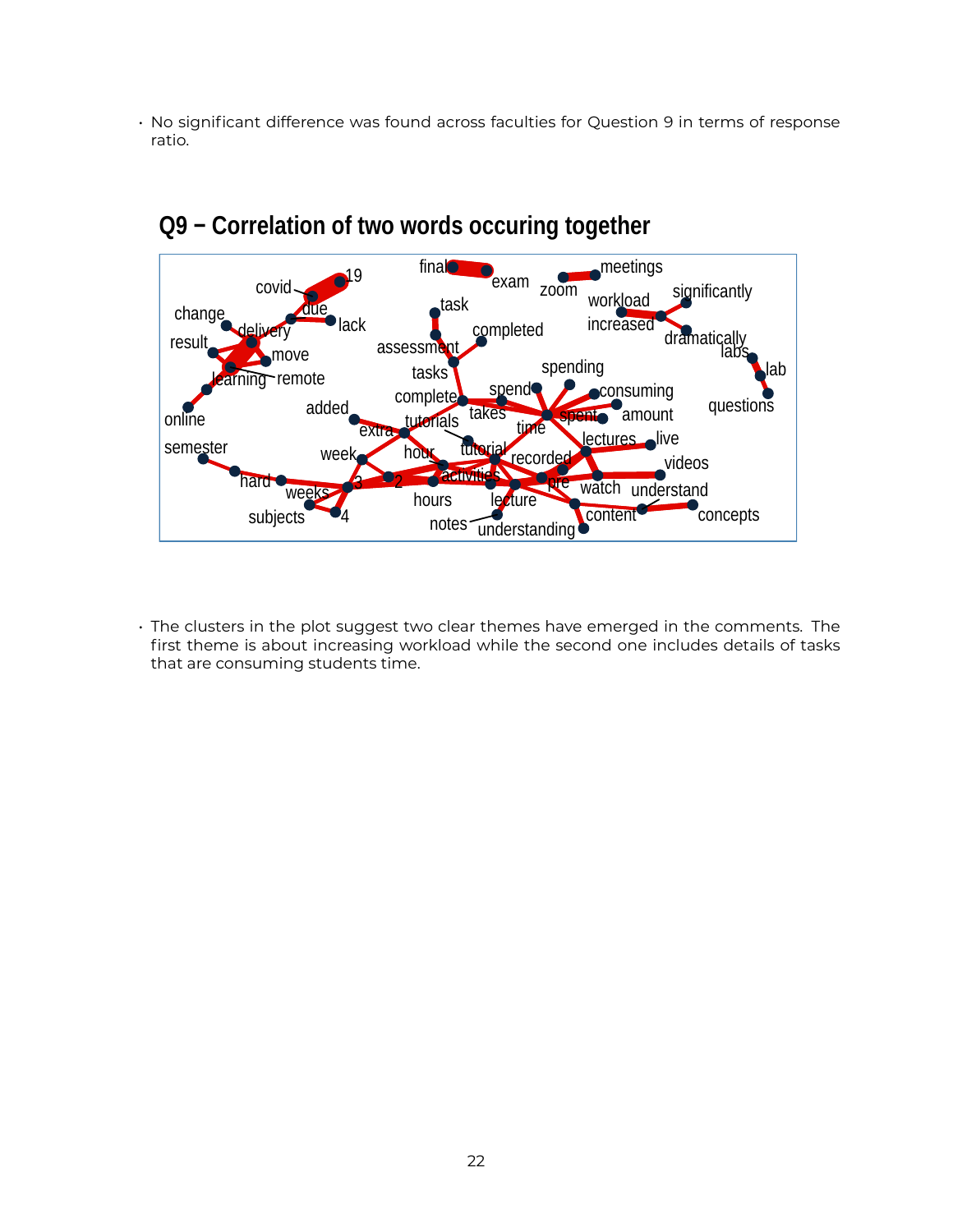#### **3.2.10 Question 10**



Do you have any other comments to offer on this subject so far? What's been **Q10 − sentiment analysis**

• The sentiment distribution across BUS, LHA and SOC suggests that students have utilised words with similar sentiment score to describe their experience. While EIS and SMAH have similar distribution of the sentiment score. Thus the result of this analysis should be evaluated cautiously as sentiment score does not represent an accurate picture of the sentiment.

### **4 Appendix A: SURVEY QUESTIONS**

- Q1: Any changes made to this subject for remote delivery have been clearly communicated to me (for example, changes to content or assessment tasks).
- Q2: The content delivered by Moodle is well organised (for example, I am able to find information easily).
- Q3: Where used, the pre-recorded lectures for this subject support my learning.
- Q4: Any real-time classes (e.g. via Zoom, WebEx, etc.)
	- **–** A: support my learning
	- **–** B: are presented clearly
	- **–** C: provide me with opportunities for interaction
- Q5: Any self-paced class activities (i.e. discussion forums or short written tasks)
	- **–** A: support my learning
	- **–** B: are presented clearly
	- **–** C: provide me with opportunities for interaction